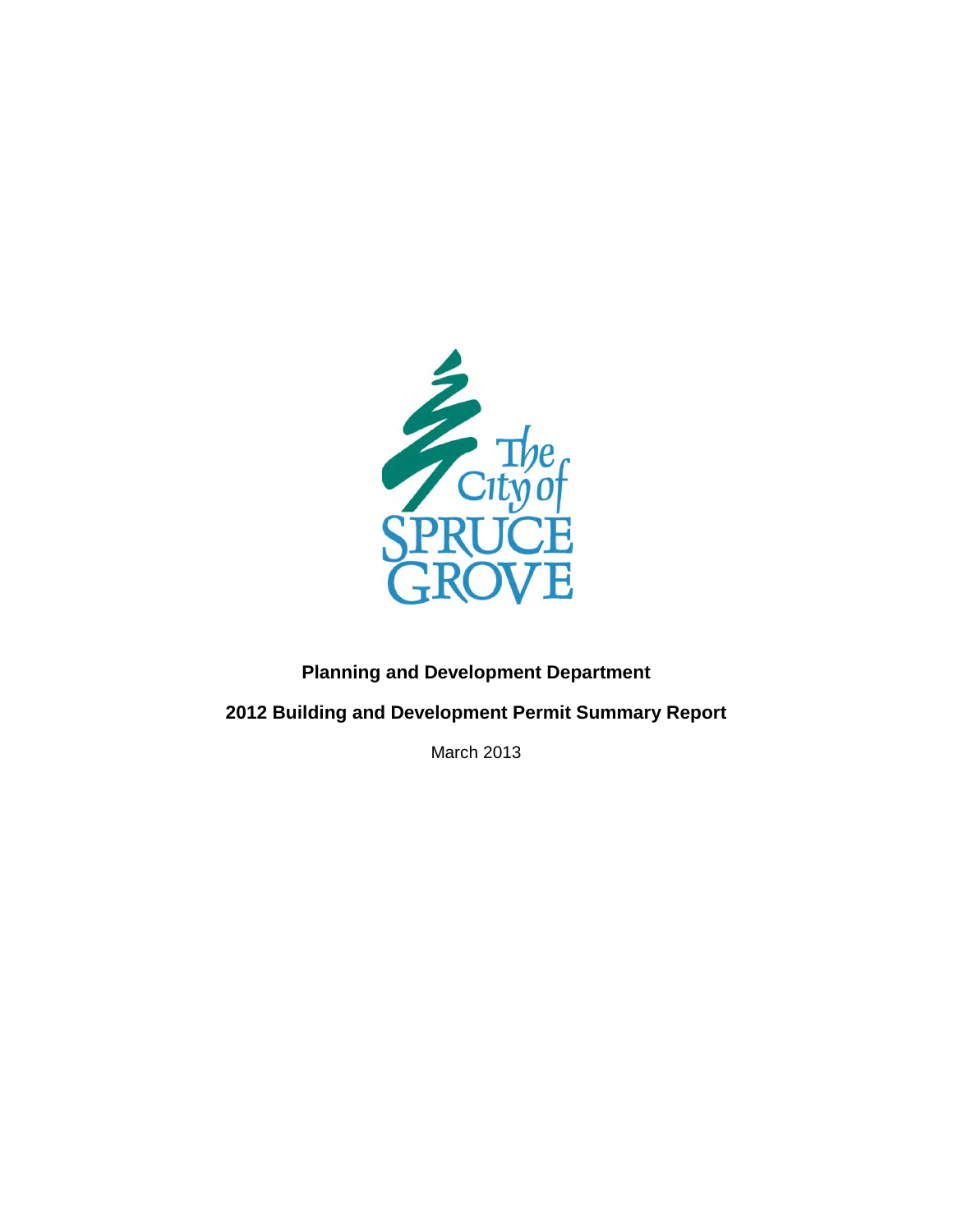| <b>Contents</b> |  |
|-----------------|--|
|                 |  |
|                 |  |
|                 |  |
|                 |  |
|                 |  |

# **List of Figures**

| Volume of Building Permits by Type (2011-2012)                           | 1              |
|--------------------------------------------------------------------------|----------------|
| Volume of Building Permits Issued per Month (2011-2012)                  | $\overline{2}$ |
| Percentage of Building Permits Issued by Neighborhood (2012)             | 3              |
| Volume of Building Permit Activity (2003-2012)                           | 3              |
| Value of New Residential Construction Adjusted for Inflation (2007-2012) | $\overline{4}$ |
| Average Value of New Commercial Permits (2003-2012)                      | 4              |
| Housing Starts by Market (2012)                                          | 5              |
| Housing Starts by Market and Type (2012)                                 | 5              |
| Volume of Development Permit Activity (2003-2012)                        | 6              |
| Volume of Development Permit Activity per Month (2011-2012)              | 6              |
| Volume of Residential Permits by Type (2012)                             | $\overline{7}$ |
| Volume of Non-Residential Permits by Type (2012)                         | $\overline{7}$ |
| Compliance Activity (2012)                                               | 8              |
| Compliances Issued by Month (2012)                                       | 8              |
| Safety Codes Permits Issued by Type (2012)                               | 8              |
| Business Licenses at End of year (2003 to 2012)                          | 9              |
| City of Spruce Grove Population Growth (1986-2011)                       | 9              |
|                                                                          |                |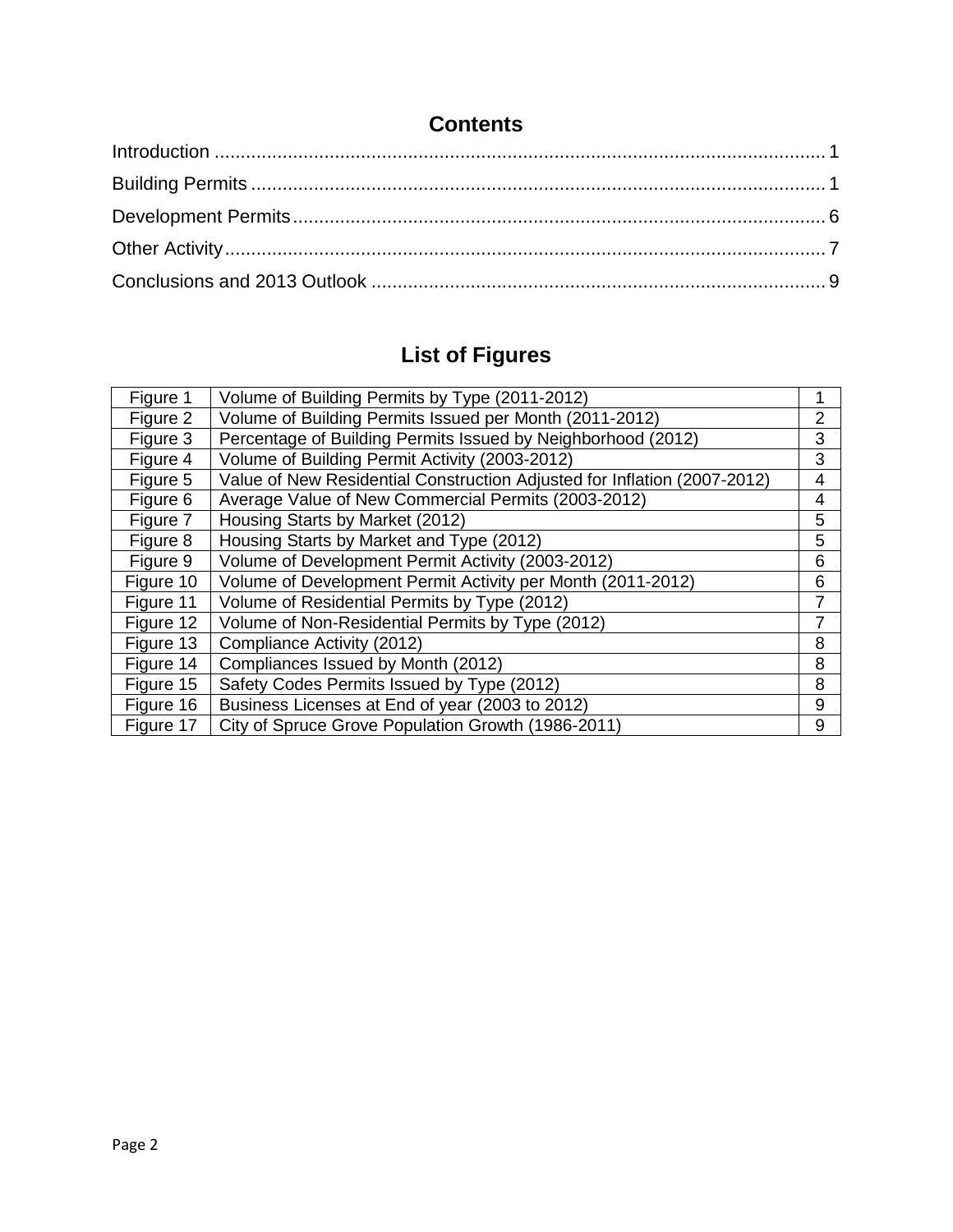#### <span id="page-2-0"></span>**Introduction**

Building permit activity is a common measurement used to track the economic vitality and growth in communities. It is useful for communities to monitor trends in building permits to determine their economic health, as well as to examine the impact of external forces on growth and development.

Growth in Spruce Grove has generally been stronger than average for the Capital Region. During the last decade, this community experienced unprecedented growth and the trend toward urbanism shows no sign of slowing.

The following pages contain analysis of the growth trends for the past decade (2003- 2012), focusing specifically on activity in 2012. This report provides an overview of building permit and development permit information. In addition, compliances and other permits are tracked in order to provide a more accurate picture of the total activity taking place in the Planning and Development Department of the City.

#### <span id="page-2-1"></span>**Building Permits**

Spruce Grove issued 921 building permits in 2012, a 19% increase over permit activity in 2011. In fact, 2012 is the second busiest year in the City's history in terms of building permits, indicating a new trend of higher activity levels in the three years following the brief, and relatively minor, downturn in 2008 and 2009. Activity levels were higher than anticipated, returning to levels only seen during the boom of 2006 and 2007.

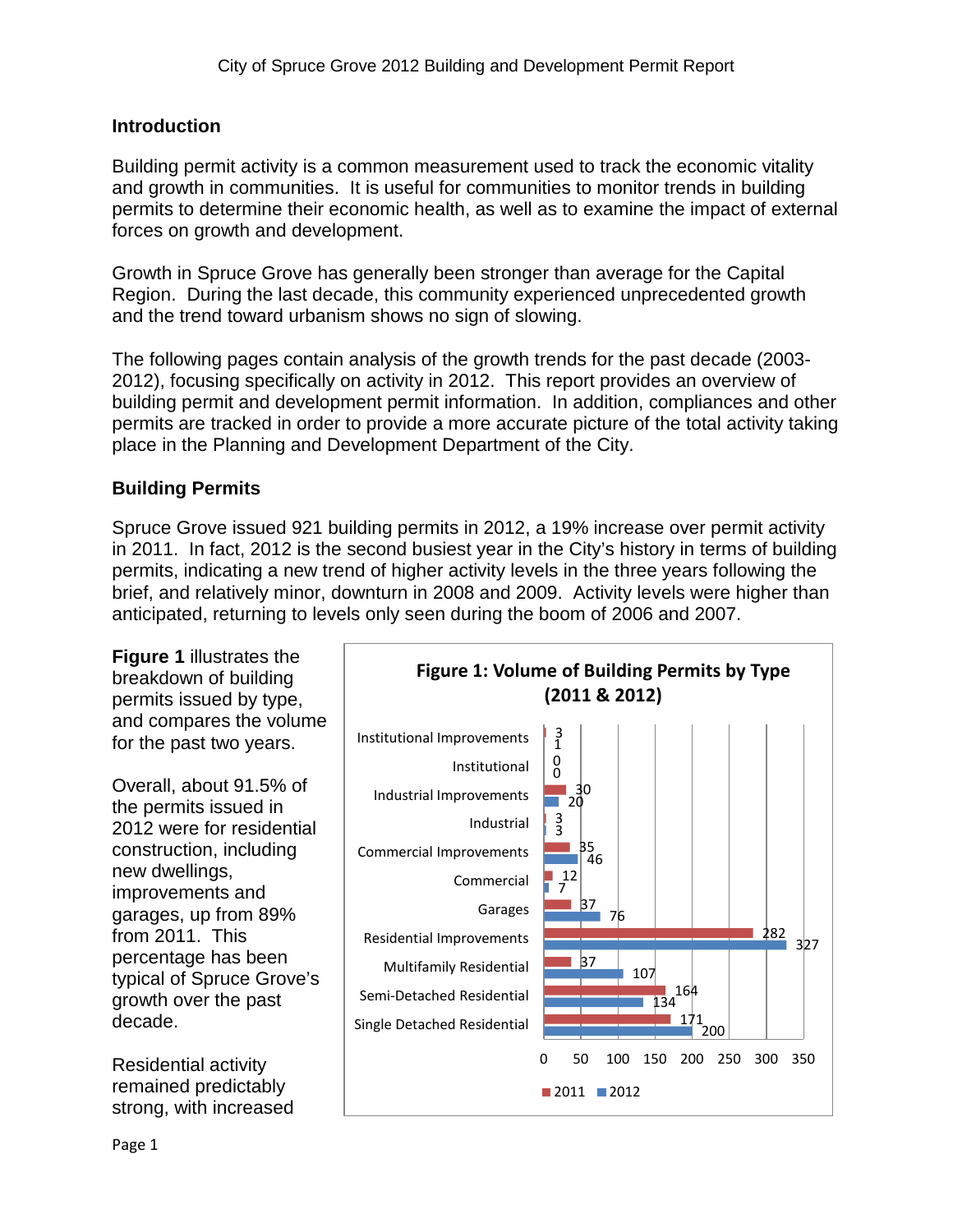activity in multifamily projects; a trend which started in 2011. The popularity of row housing, included in the multifamily counts, is apparent and may have tempered the number of semi-detached units which were at a high in 2011. The increase in new garages is also largely attributed to the row housing product, as most row houses have detached garages that are approved under a separate building permit. The number of residential improvements increased to more typical levels after a lull in permitting activity in 2011.

The total number of new dwelling units approved jumped from 478 in 2011 to 674 units in 2012. The difference is due in part to the approval of the second phase of Windsor Estates in the city centre (92 units) and the new apartment building in Lakewood on McLeod Avenue (143 units).

In the non-residential sector, new industrial buildings stayed the same year over year while industrial improvements increased by 36%. Further, the scope of some improvement projects was quite large, including a substantial four storey office addition.

Building permits issued for new commercial structures decreased in 2012, while commercial improvements increased, reflecting typical tenant improvements for occupancy of commercial retail unit (CRU) shells built the previous year. With most of the CRUs now occupied, staff anticipates commercial improvements to reduce over the next year unless additional CRU shell buildings are constructed.

**Figure 2** depicts the number of building permits issued per month for 2011 and 2012. In this region, permit activity is usually slowest during the winter months, increasing in the spring and remaining high until the ground freezes in the autumn months. In 2011, permit activity started in a typical fashion, with increased activity over the previous year. 2011 had a slow start due to record snow accumulation, which was not the case for the milder winter of 2012. Building permit activity for 2012 followed typical patterns as the year progressed, with the exception of stronger than usual permitting activity in October.



**Figure 3** illustrates the housing starts in Spruce Grove by subdivision. The percentages indicate single detached, semidetached and multifamily dwellings. The highest percentage of new units occurred in Lakewood, at 167 units, reflecting the 143-unit apartment building discussed above, as well as an additional 24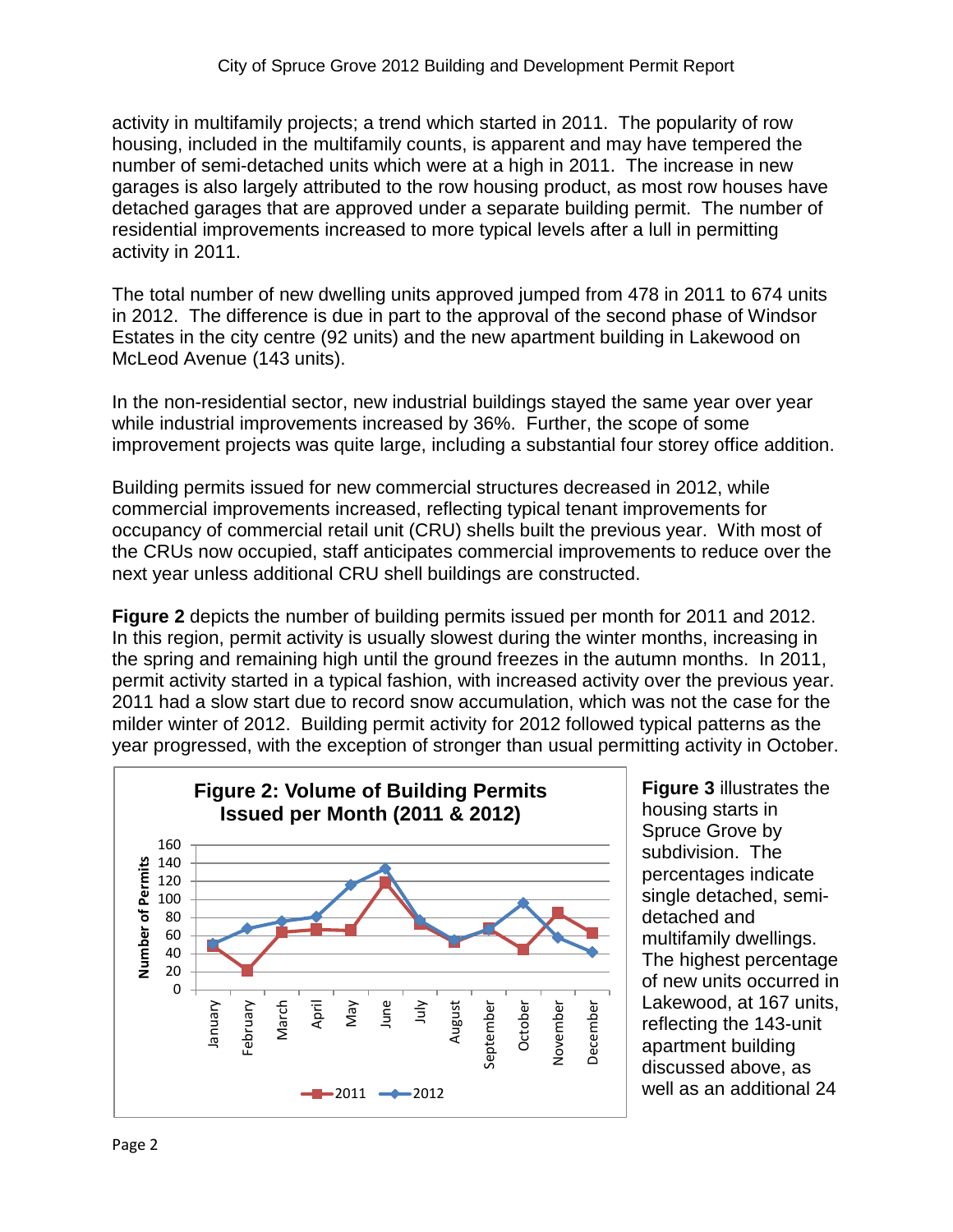

row house units. The second highest area of growth is the City Centre, with 92 units in the second phase of Windsor Estates, as well as eight row housing units built on Queen Street. Removing apartment structures from the mix, Greenbury saw the highest number of residential units, with 92 units representing nearly 14% of new units in the corporate limits.

Administration anticipates high activity levels to be sustained in Greenbury, Harvest Ridge, McLaughlin and Spruce Ridge in the coming years. In addition, new neighbourhoods will be opening up in 2013, such as Kenton and Prescott, while other neighbourhoods like Spruce Village and Heatherglen will be completing their last phases of development.



A summary of permit activity over the past decade is displayed in **Figure 4**, separating new construction from improvements across all categories. The numbers displayed include residential, commercial, industrial and institutional permits. We can see that both new construction and improvements are both high in 2012; however,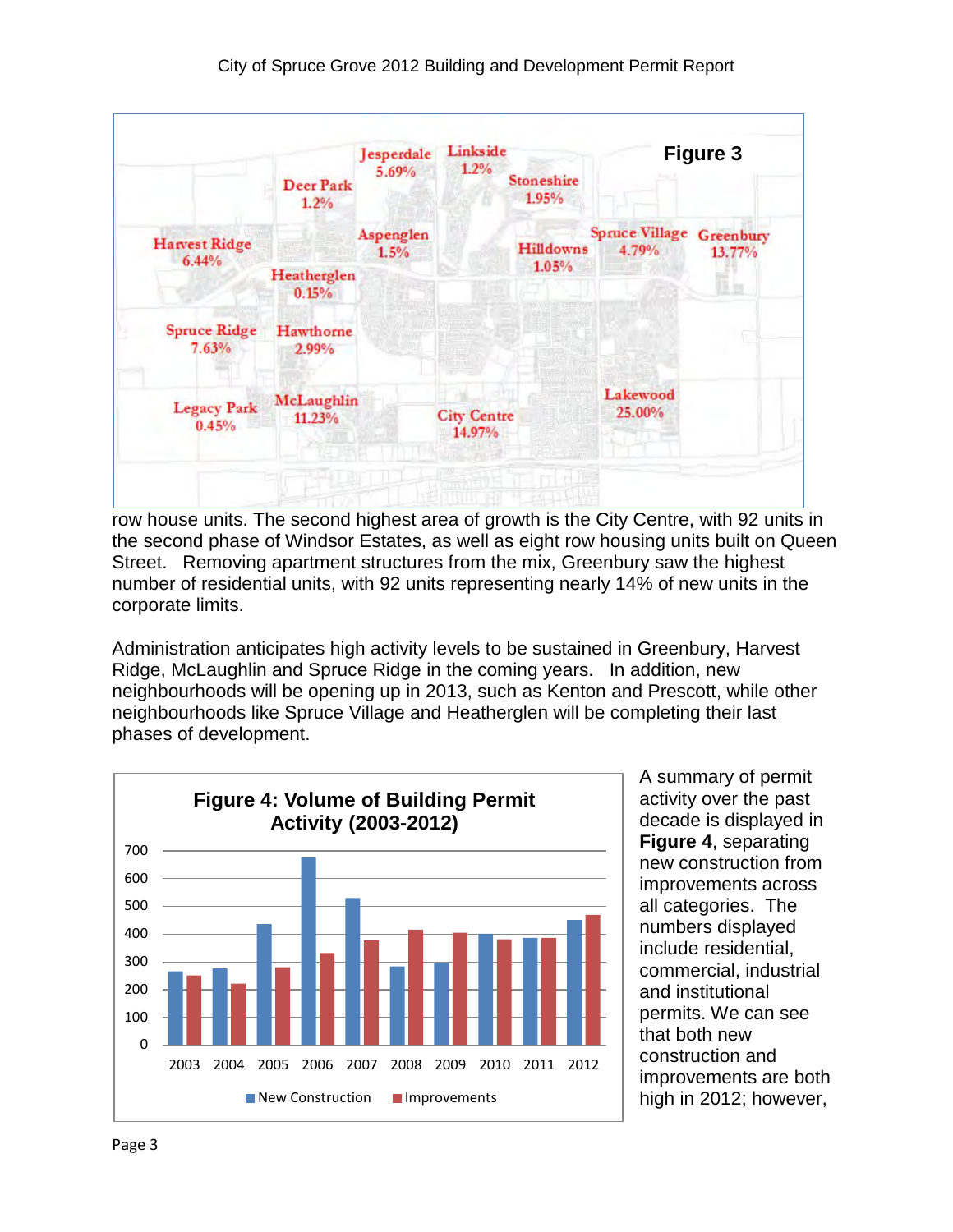improvements were especially high, representing the highest activity level in Spruce Grove's history. As discussed above, residential improvements returned to typical levels after a short downturn the previous year. This activity was complemented by high improvement activity in the industrial and commercial sectors spurred on by tenant improvements for



CRUs and industrial bays built the previous year.

The graph in **Figure 5** is a reflection on building permit values for new residential construction over the past six years. This chart shows the yearly permit values after being adjusted for inflation<sup>[1](#page-0-0)</sup>. Please note that the index used for the adjustment cites 2007 as the base year. Inflation was kept in check until 2008 following the economic boom years of 2006 and 2007; however, inflation has been very slowly creeping up since that year.

The City saw a decline in commercial and industrial permit valuations for 2012, after record non-residential growth in 2011. In reviewing the trend over the past few years, the average value of new commercial buildings has been generally increasing, as shown in **Figure 6**. This reflects the development of larger, higher quality structures. The only anomaly is in 2006, which saw only six new buildings, but two had high valuations (the medical centre and the cinema).



<span id="page-5-0"></span> $1$  Inflation rates are from the New Housing Price Index through Statistics Canada. The index is broken down regionally by major city. For this report, the Edmonton rates were used. Source[: www.statcan.gc.ca](http://www.statcan.gc.ca/) on February 8, 2013.

l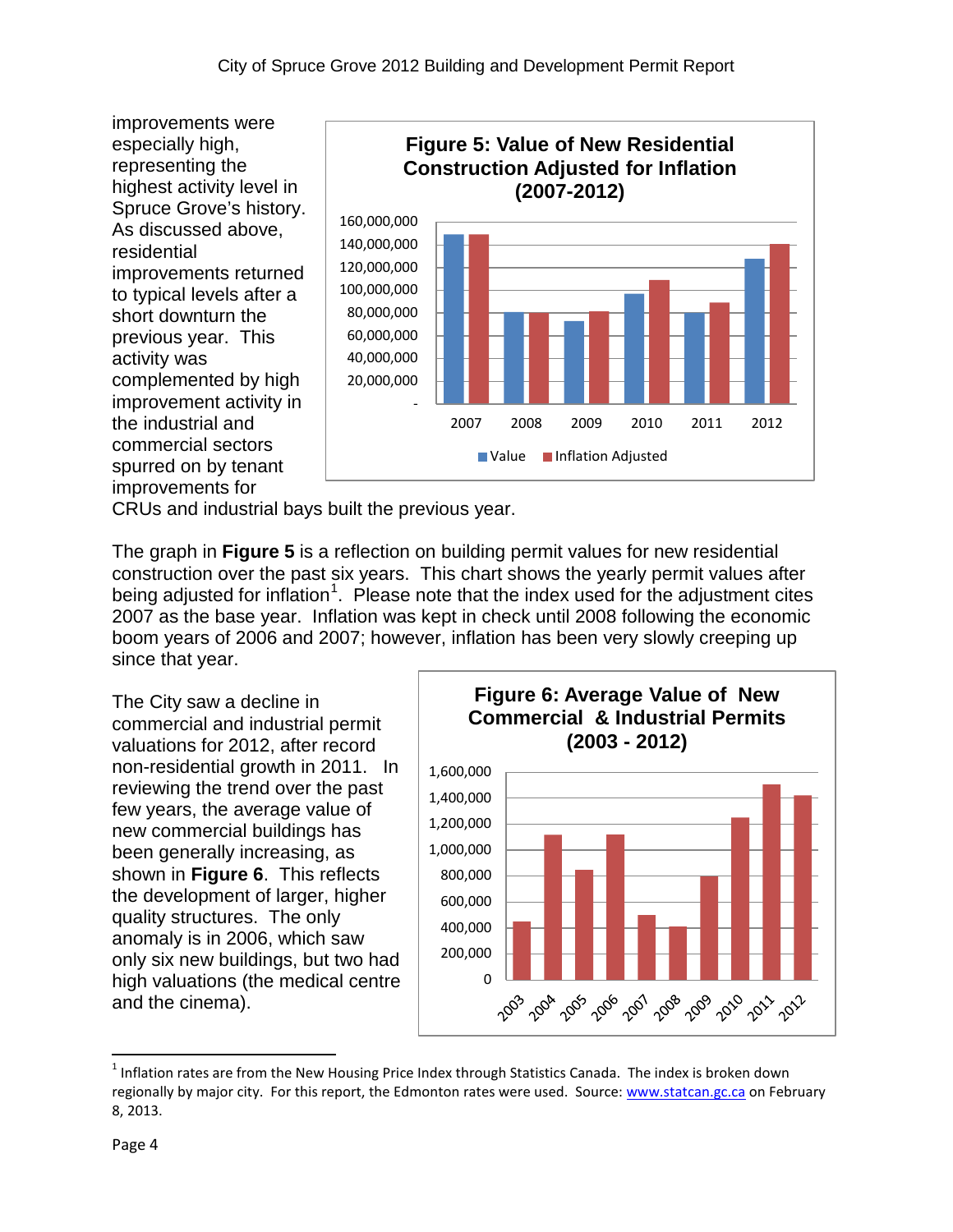

In order to provide some regional context for the city's growth, housing data released by the Canada Mortgage and Housing Corporation was consulted[2](#page-5-0) . **Figure 7** shows the number of new housing starts in a number of communities in the Capital Region. For the first time in the past few years, Spruce Grove leads in housing starts in the region in similar sized municipalities. In fact, Spruce Gove was the third fastest growing municipality in the

Edmonton region, behind only the City of Edmonton (9,488 starts) and Strathcona County (668 starts). From the following graph, **Figure 8**, one can see that the number of housing starts in Spruce Grove is partially influenced by the popularity of apartment and row house units. Spruce Grove also shows the greatest balance in diversity of new housing stock of the five municipalities shown, with multifamily unit types keeping up with the number of semi-detached or single detached units.



 $2$  Regional housing data is from the Housing Now publication. Note that their method includes site visits based on building permit data and a start is noted by a foundation being poured or equivalent. For this reason the numbers in this report do not match Spruce Grove's building permit data exactly.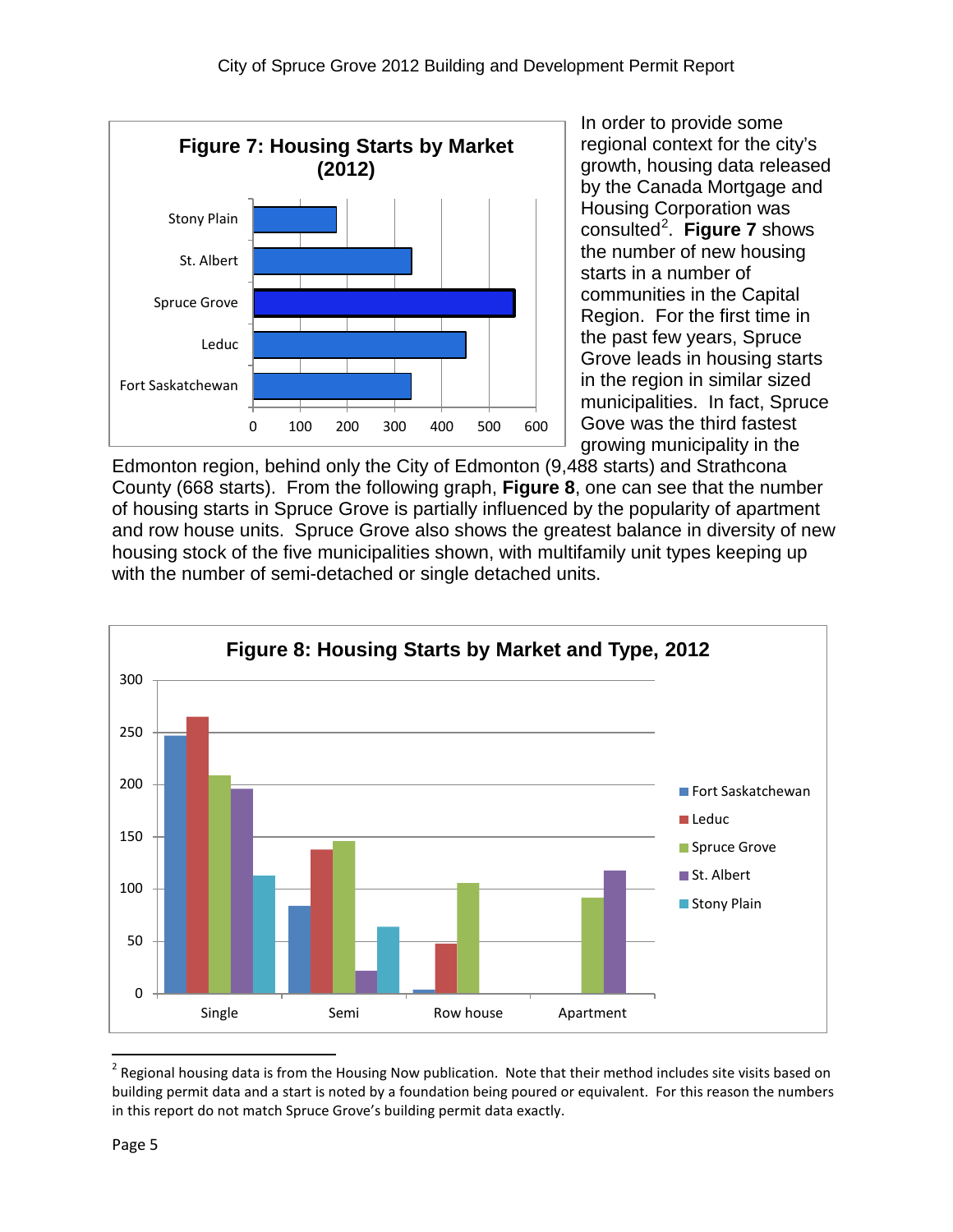## <span id="page-7-0"></span>**Development Permits**

**Figure 9** shows the trends in the volume of development permit activity over the last ten years. Development permit activity in 2012 was up 27% over 2011, which is much higher than the increase of 18% seen for building permit activity. This may indicate that building permit levels will be even higher in 2012, as Development Permits are valid for a one year period.

The next factor under examination is the volume of development permits on a monthly basis. **Figure 10** shows the number of permits issued by month for 2011 and 2012. The pattern shown is typical of development activity for the region, where more activity tends to take place during the warmer months. The pattern for 2012 is somewhat atypical, with higher winter month activity, due to unseasonably warm, dry weather. What has been



different the past two years, however, is development permits dropping off substantially in July, vs. August or September. This could be due to many home builders getting permitting earlier to avoid delays during construction season.

**Figure 11** shows the breakdown of residential development permits issued by type. The graph is dominated by new single detached dwellings and improvements made to existing residences, which is typical of Spruce Grove. That being said, percentages for these two development permit types are generally lower than in previous years, resulting in more balance between the types of development permits issued. Generally, the permit numbers echo what we have already seen with the building permits. It should be explained that once again, multifamily dwellings tend to show a discrepancy because for certain building types, such as row house projects or apartments, a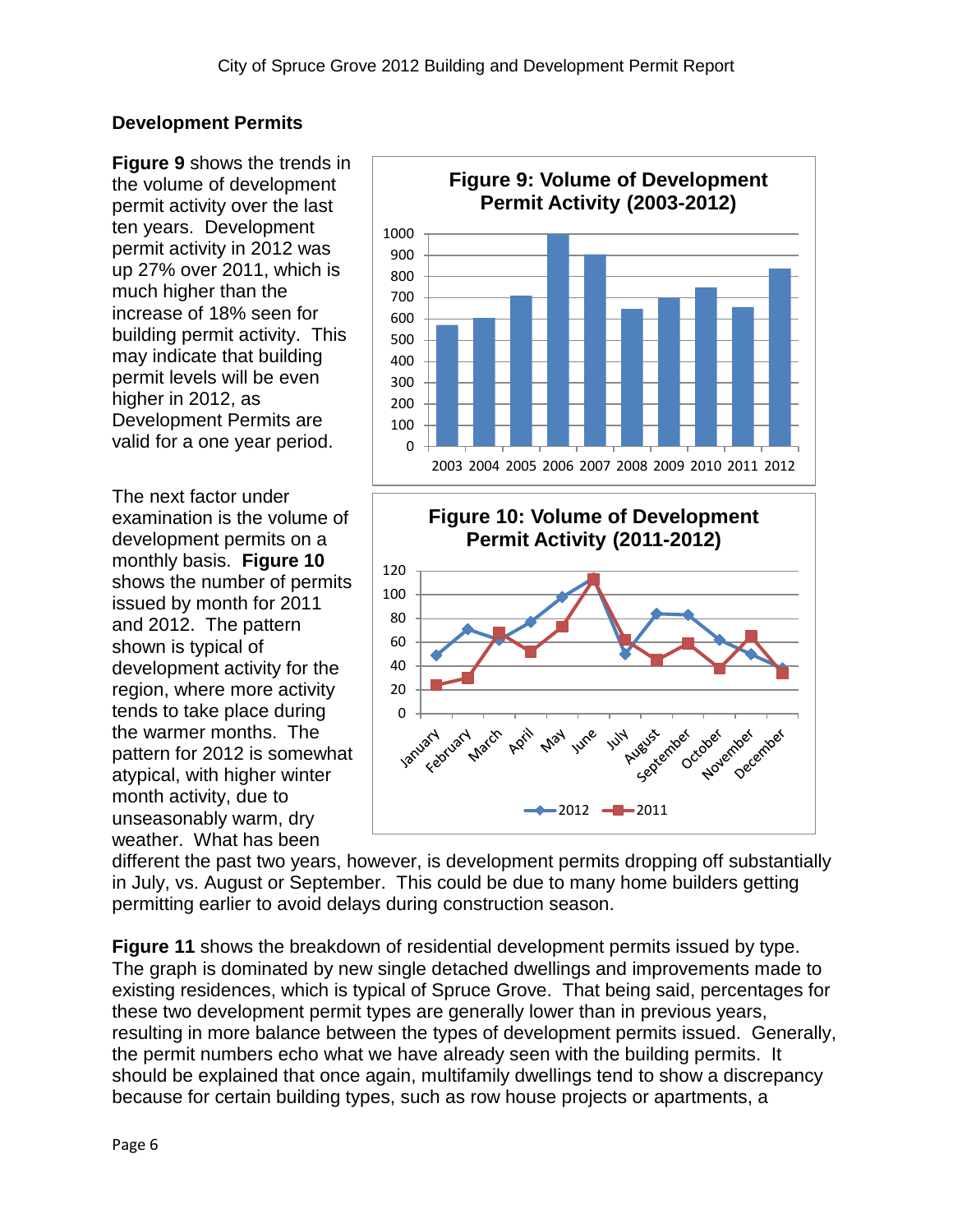

separate building permit is required for each dwelling unit, but only one development permit is required for the entire project regardless of the number of units contained within. Similarly, any type of dwelling unit that includes a detached garage requires a separate building permit for the garage structure, but may require only one development permit for all structures on the property.

The breakdown of non-residential permits issued in 2012 by type is examined in **Figure 12**. Again, the trends seen earlier with building permits are evident here with the

number and type of development permits with commercial improvements comprising the largest percentage of permits, which is largely due to tenant improvements and approvals required for new uses in CRUs built the previous year.

New commercial permits were down from being 20% of the total non-residential permits to 15.7%. Despite being a lower figure, the percentage is still higher than trends in the last decade where new commercial buildings typically represented less than 10% of non-residential development permits.

Development permits for permanent signs was up from 18 in 2011 to 33 in 2012. Temporary sign permits also increased from 25 in 2011 to 62 in 2012, reflecting proactive bylaw enforcement over Summer 2012. Development permits for signs should continue to increase in 2013, due to continued enforcement and more signage



requiring development permit approval under the City's new Land Use Bylaw.

### <span id="page-8-0"></span>**Other Activity**

The City of Spruce Grove provides compliances as a service to residents during real estate transactions, as a safeguard for purchasers who want confirmation that the residence conforms to City bylaws and Safety Codes. Compliance requests can be used to gauge residential transaction activity in the community. In 2012 there were 780 compliance decisions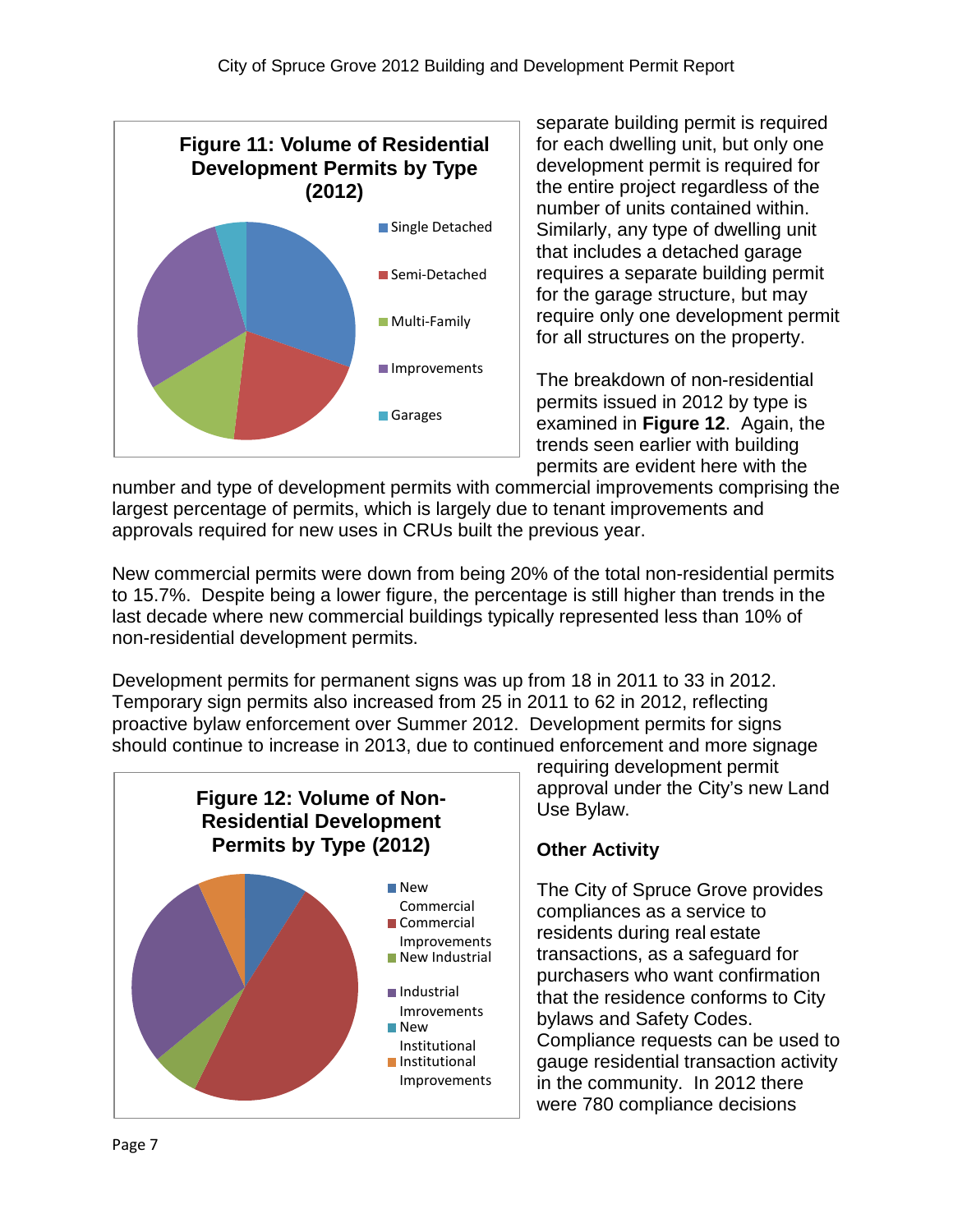





issued, up 22% from 640 in 2010. We can see in **Figure 13** that compliances were at a high during the "boom" years of 2006-2007, and have since gone through a correction.

In **Figure 14**, we examine the compliance activity for 2012 on a monthly basis. We can see that overall, the trend in real estate transactions follows the building trend where activity is lowest in the cold months and steady for the warmer months. The anomaly in 2012 occurred in February and March, where compliance requests were higher and then lower than typical. This trend is similar to building permit issuance, and likely is weather-related.

The Planning and Development Department tracked the amount of activity taking place in the Safety Codes disciplines (other than building) for the first time in 2010. Therefore, the City will collect data for another year before analyzing trends and providing forecasts.

We can see in **Figure 15** that the number of electrical permits is much higher than plumbing and gas. This makes sense since generally for new construction two electrical permits are required, where only one is required in the other two disciplines. In addition, ATCO construction has been using the City's contracted inspection services for plumbing and gas permits for trailers built in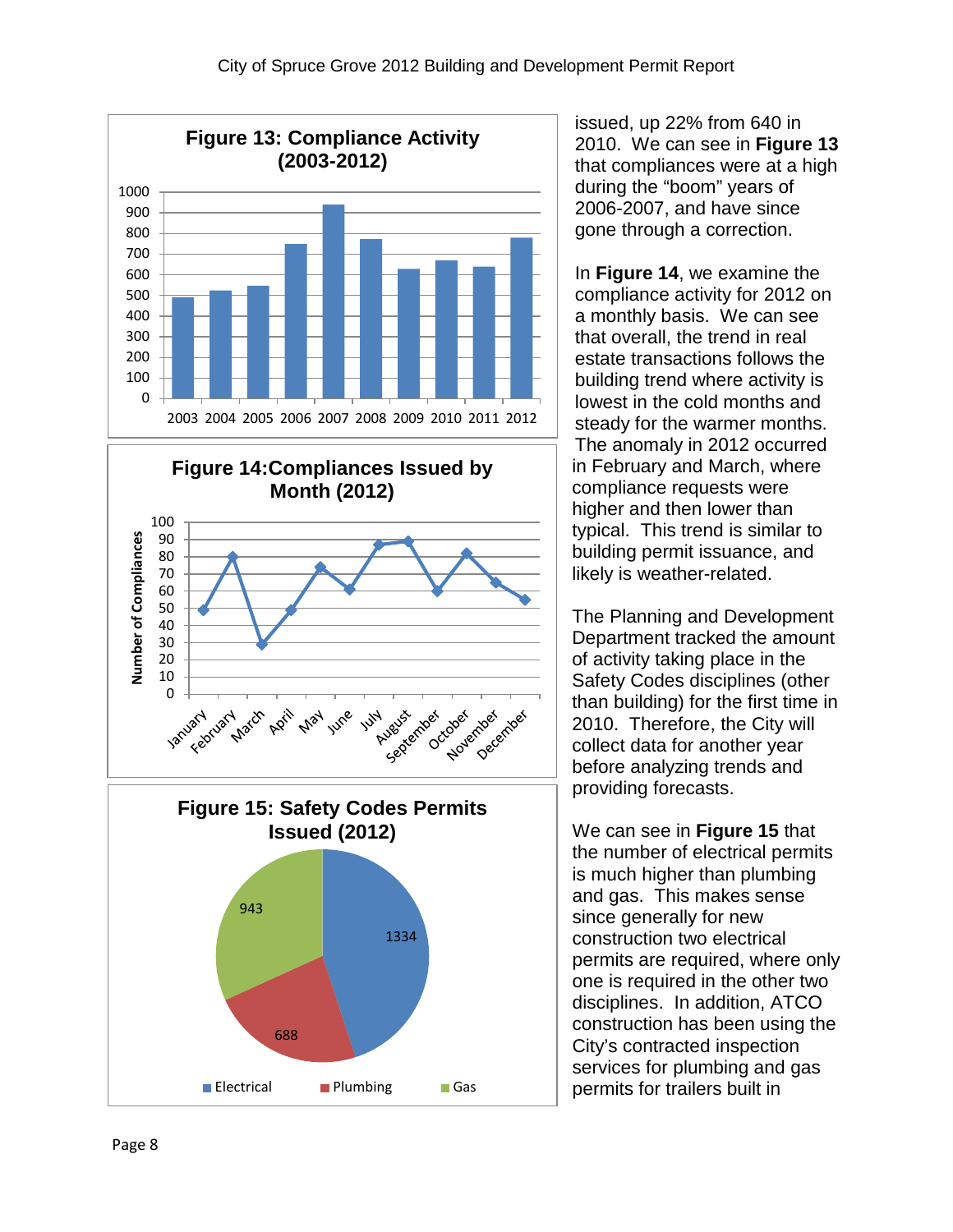

Spruce Grove but ultimately delivered to other geographical areas. This has resulted in a narrowing in the gap between plumbing and gas permits compared to electrical permits during the past three years as trailer construction activity has increased. Overall, the City of Spruce Grove issued 2,965 Safety Codes permits in 2012, a 28% increase over 2011 activity.

Figure 16 depicts the total number of businesses in Spruce Grove at year end over the past 10 years. The City crossed the

milestone of 1500 businesses in 2011 on the heels of two years of nearly 5% business growth. Business growth in 2012 was approximately 4% over 2011.

## <span id="page-10-0"></span>**Conclusions and 2013 Outlook**

Overall, building permit activity had significant increases over the previous year, with an even greater increase in development permit activity. Based upon subdivision activity in 2012, which can help predict residential product types, it is anticipated that growth patterns seen in 2012 will continue into 2013. Similarly, development permits issued for multifamily projects in 2012 will likely result in over 500 housing starts for the second year in a row.

As noted in previous reports, a primary reason for continued high permit levels is that

Spruce Grove remains an attractive community for new residents. This is evidenced by our continued population growth, shown in **Figure 17**. As there was no census taken in 2012, the City does not have an accurate population figure for this year and therefore the population chart below has not been changed from 2011. Based upon CMHC reported absorption rates for single family housing and population trends, Administration is